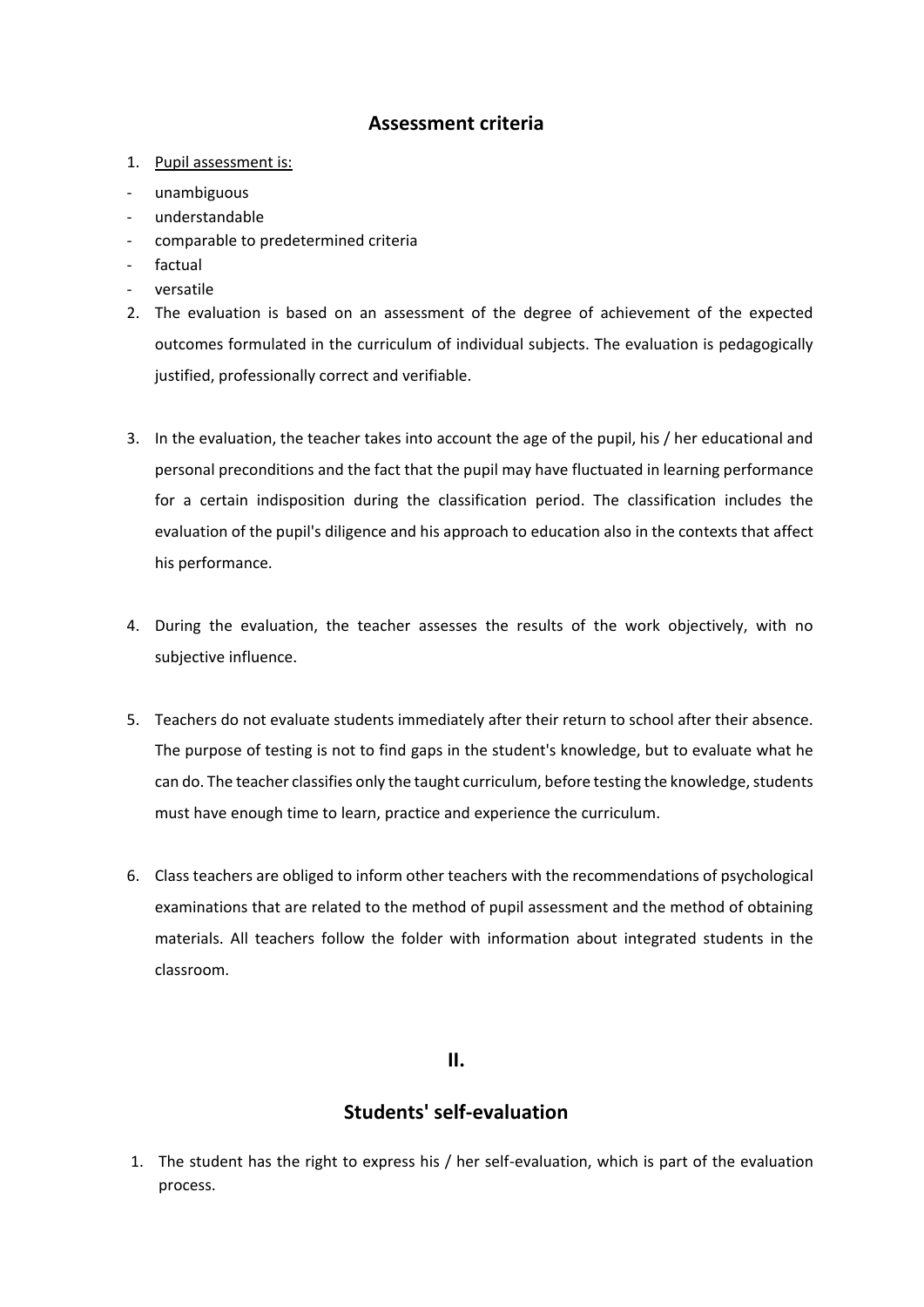- 2. The student is led to think about their successes and failures and learns to formulate them.
- 3. Self-assessment should increase the student's motivation and interest in school work.
- 4. Pupils carry out written self-assessment at least twice a year, according to their age and abilities, according to the syllabus.

### **III.**

# **Assessment levels -marks**

- 1. Pupil achievement in individual subjects is assessed by the following levels:
- 1 excellent (výborný)
- 2 good (chvalitebný)
- 3 fair (dobrý)
- 4 sufficient (dostatečný)
- 5 insufficient (nedostatečný)
- 2. The following shall be used to record the grade on the half term and final school report card:
- Lower primary (classes 1 -5) mark
- Upper primary (classes 6-9) assessment comment
- 3. Release from particular subject on the basis of the parents' request and a medical certificate, the school principal will issue a decision for the given subject and for the relevant period of the school year. The student is not evaluated in the given subject.
- 4. In the case of a pupil with a proven specific learning or behavioural disorder, the nature of the disability shall be taken into account in its assessment and classification. If it is necessary the school principal decides to use a broader verbal assessment at the request of the pupil's parents.
- 5. In the evaluation of students who are not citizens of the Czech Republic, the achieved level of knowledge of the Czech language is considered to be a serious connection that affects the pupil's performance.
- 6. When evaluating pupils who fulfil compulsory school attendance abroad, the procedure is in accordance with §18 of Decree no. 48/2005.
- 7. The criteria for the evaluation are given by the nature of the subject and its specifics.

#### **a) Subjects with a predominance of theoretical focus:**

These include: language, social sciences, science and mathematics

Requirements of the School Educational Program: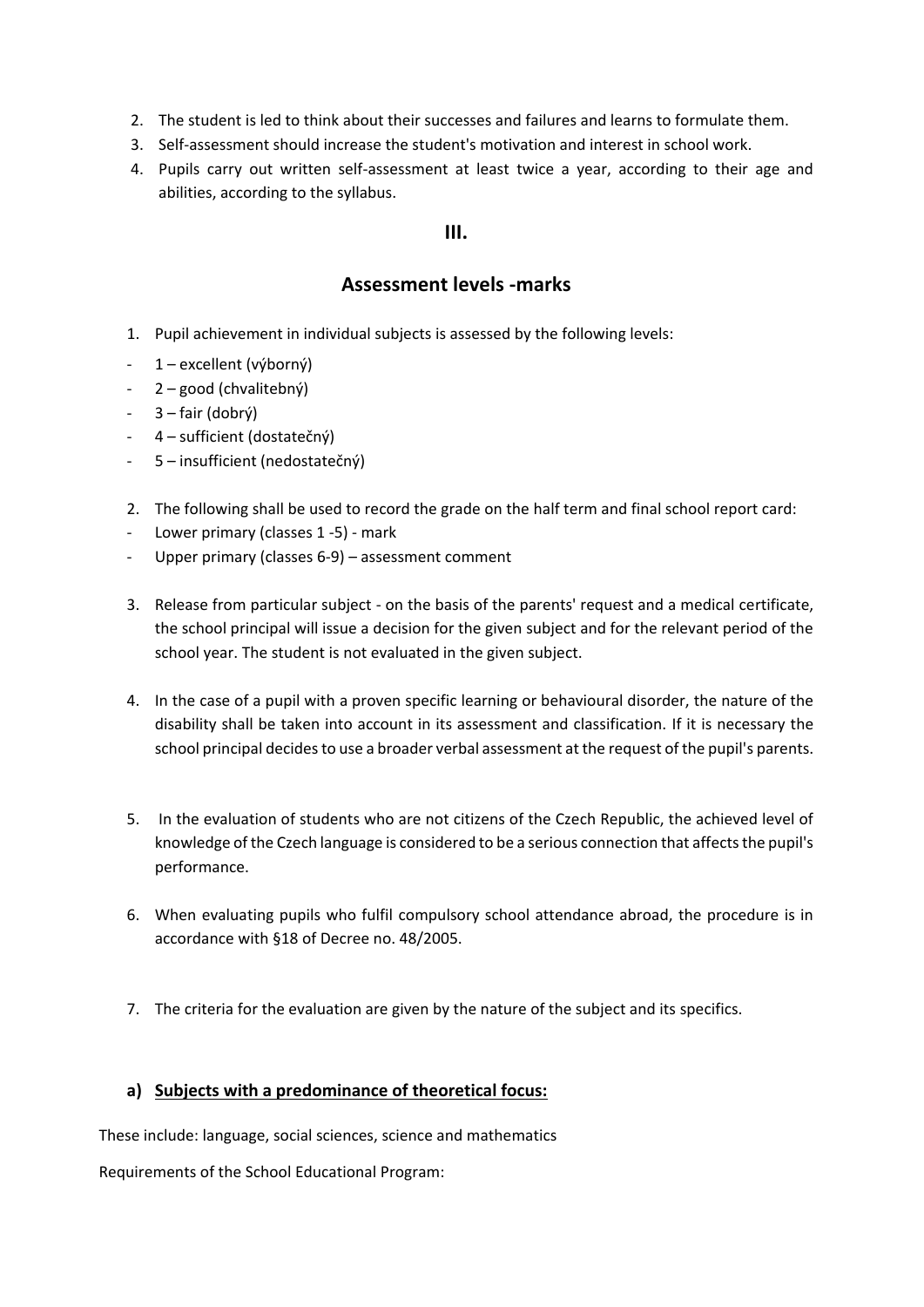- the coherence, accuracy and permanence of the acquisition of the required knowledge, facts, concepts, definitions, regularities and relationships, the quality and extent of the skills acquired to perform the required intellectual and practical activities
- the ability to apply the acquired knowledge and skills in solving theoretical and practical tasks, in the interpretation and evaluation of social and natural patterns
- quality of thinking, especially its logic, independence and creativity
- approach to activities, interest in and relation to them, accuracy, conciseness and professional and linguistic correctness of oral and written expression
- quality of performance
- mastering effective methods of independent study

### Educational results are graded according to the following criteria:

#### *Grade 1 - excellent (výborný)*

The student masters the required knowledge, facts, concepts, definitions and regularities in a comprehensive, accurate and complete manner and understands the relationships between them. He promptly performs the required intellectual and motor activities. He independently and creatively applies the acquired knowledge and skills in solving theoretical and practical tasks, in the interpretation and evaluation of phenomena and patterns. He thinks logically correctly, he clearly shows independence and creativity. His oral and written speech is correct, accurate and concise. The graphic expression is precise and aesthetic. The results of its activities are good, with only minor shortcomings. He is able to study suitable texts independently.

#### *Grade 2 – good (chvalitebný)*

The student masters the required knowledge, facts, concepts, definitions and regularities in a coherent, accurate and complete manner. He promptly performs the required intellectual and motor activities. Independently and productively or according to smaller suggestions of the teacher, he applies the acquired knowledge and skills in solving theoretical and practical tasks, in the interpretation and evaluation of phenomena and laws. He thinks correctly, logic and creativity are manifested in his thinking. Oral and written speech tend to have minor shortcomings in accuracy, precision and conciseness. The quality of the results of the activity is usually without significant shortcomings. The graphic expression is aesthetic, without major inaccuracies. He is able to study suitable texts independently or with less help.

### *Grade 3 – fair (dobrý)*

The student has insignificant gaps in the coherence, accuracy and completeness of the acquisition of the required knowledge, facts, concepts, definitions and regularities. He shows shortcomings in performing the required intellectual and motor activities. He can correct more significant inaccuracies and errors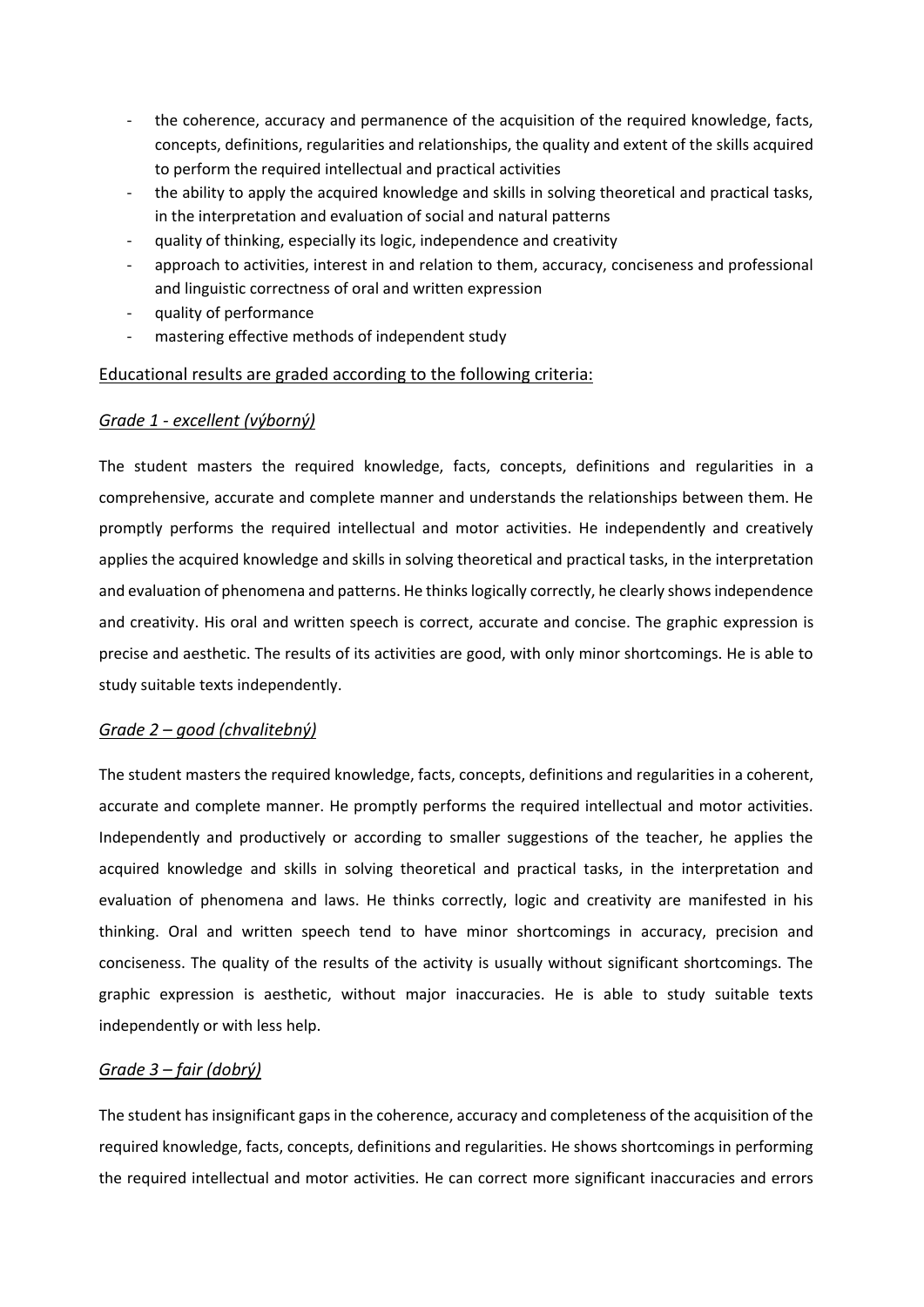with the help of the teacher. Mistakes are made in the application of acquired knowledge and skills in solving theoretical and practical tasks. He applies knowledge and evaluates phenomena and patterns according to the teacher's suggestions. His thinking is quite correct, but not very creative, there are mistakes in his logic. He has shortcomings in accuracy, precision and conciseness in his oral and written submissions. There are more frequent shortcomings in the quality of the results of its activities, the graphic expression is less aesthetic and has fewer shortcomings. He is able to study independently according to the teacher's instructions.

#### *Grade 4 – sufficient (dostatečný)*

The student has significant gaps in the coherence, accuracy and completeness of the acquisition of the required knowledge. He is less prompt and has major shortcomings in performing the required intellectual and motor activities. There are serious mistakes in the application of acquired knowledge and skills in solving theoretical and practical tasks. It is independent in the use of knowledge for the interpretation and evaluation of phenomena. There are serious mistakes in the logic of thinking, thinking is not creative. His oral and written statements have serious shortcomings in accuracy, precision and conciseness. There are shortcomings in the quality of the results of its activities and in the graphic expression, the graphic expression is not very aesthetic. The pupil can correct serious shortcomings and mistakes with the help of the teacher. He has great difficulties studying independently.

#### *Grade 5 – insufficient (nedostatečný)*

The student has not mastered the required knowledge comprehensively, accurately and completely, there are serious and significant gaps in them. His ability to perform the required intellectual and motor activities has very significant shortcomings. There are very serious mistakes in the application of acquired knowledge and skills in solving theoretical and practical tasks. In the interpretation and evaluation of phenomena and regularities, he is unable to apply his knowledge even with the teacher's suggestions. He does not show independence in thinking, he has frequent logical shortcomings. He has serious shortcomings in accuracy, precision and conciseness in his oral and written speech. He cannot correct serious shortcomings and mistakes even with the help of a teacher. He cannot study independently.

#### **b) Subjects with a predominance of practical focus**

These include: IT, craft, technical activities,

Requirements of the School Educational Program:

- attitude to work, work team and practical activities
- acquisition of practical skills and habits of mastering effective ways of working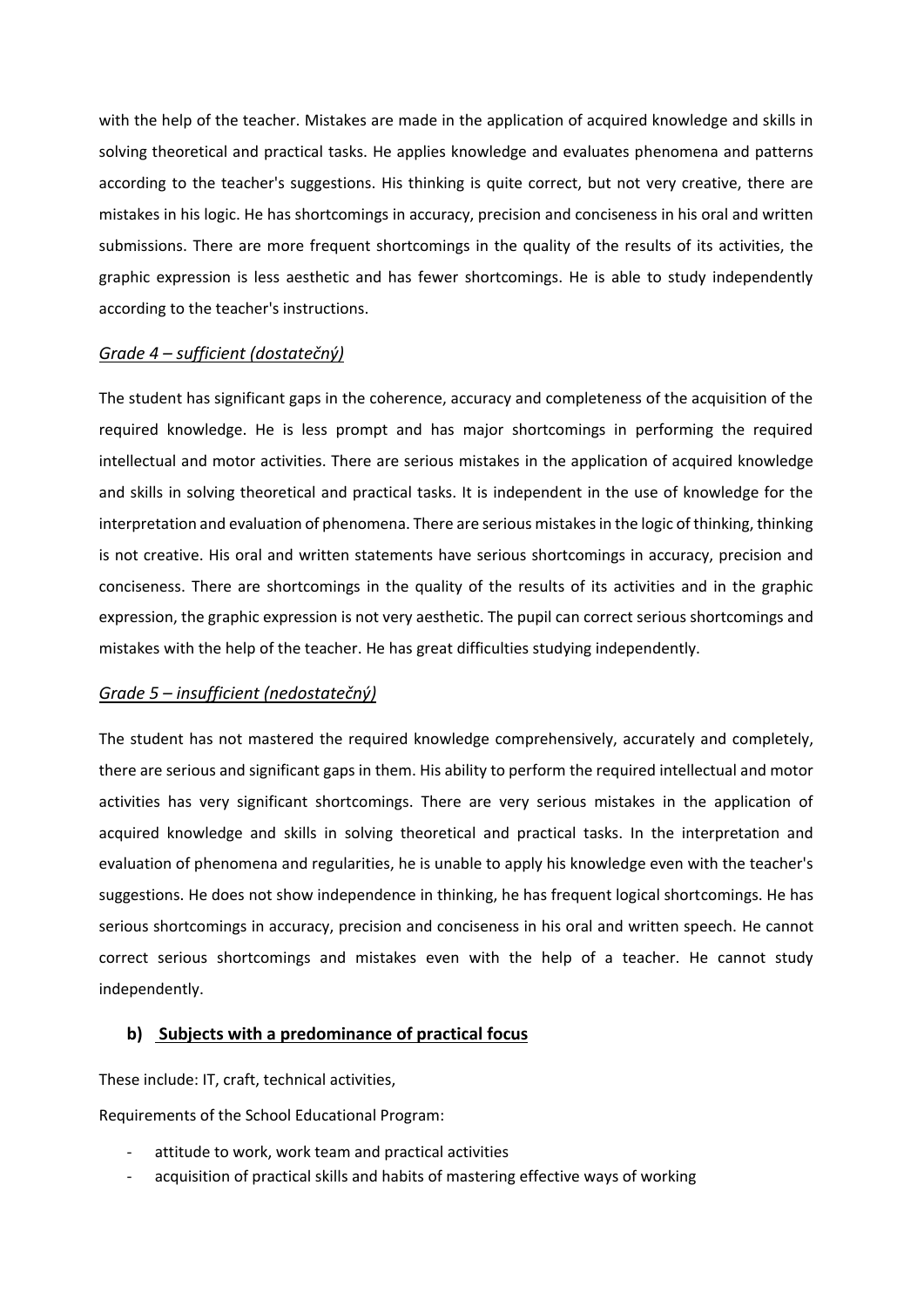- use of acquired theoretical knowledge in practical activities
- activity, independence, creativity, initiative in practical activities
- quality of performance
- organization of own work and workplace, maintaining order in the workplace
- compliance with health and safety regulations and care for the environment
- efficient use of raw materials, materials, energy, overcoming obstacles at work
- operation and maintenance of laboratory equipment and aids, tools, instruments and gauges

#### Educational results are graded according to the following criteria:

#### *Grade 1 - excellent (výborný)*

The student consistently shows a positive attitude towards work, the work team and practical activities. He promptly, independently and creatively uses the acquired theoretical knowledge in practical activities. Performs practical activities promptly, independently applies acquired skills and habits. Safely masters procedures and ways of working; he makes only minor mistakes; the results of his work are without major shortcomings. He efficiently organizes his own work, keeps the workplace in order. He consciously complies with regulations on safety and health at work and actively takes care of the environment. He uses raw materials, material, energy economically. Operates and maintains laboratory equipment and aids, tools, instruments and gauges. Actively overcomes existing obstacles.

#### *Grade 2 – praiseworthy (chvalitebný)*

The student shows a positive attitude towards work, the work team and practical activities. Independently, but less creatively and with less certainty, he uses the acquired theoretical knowledge in practical activities. Performs practical activities independently, there are no significant errors in procedures and methods of work. The results of his work have minor shortcomings. He purposefully organizes his own work, keeps the workplace in order. He consciously maintains regulations on safety and health at work and takes care of the environment. Small mistakes are made in the economical use of raw materials. Laboratory equipment and aids, tools, instruments and gauges are operated and maintained with minor deficiencies. He overcomes obstacles at work with the occasional help of a teacher.

#### *Grade 3 – good (dobrý)*

The student shows a relationship to work, to the work team and to practical activities with minor fluctuations. With the help of the teacher, he applies the acquired theoretical knowledge in practical activities. He makes mistakes in practical activities and needs the occasional help of a teacher in his procedures and ways of working. The results of the work have shortcomings. He organizes his own work less efficiently, keeps the workplace in order. He complies with regulations on safety and health at work and contributes to a small extent to the creation and protection of the environment. At the teacher's initiative, he is able to use raw materials, materials and energy economically. It must be partially encouraged to maintain laboratory equipment, instruments, tools and gauges. He overcomes obstacles at work only with the frequent help of a teacher.

### *Grade 4 – sufficient (dostatečný)*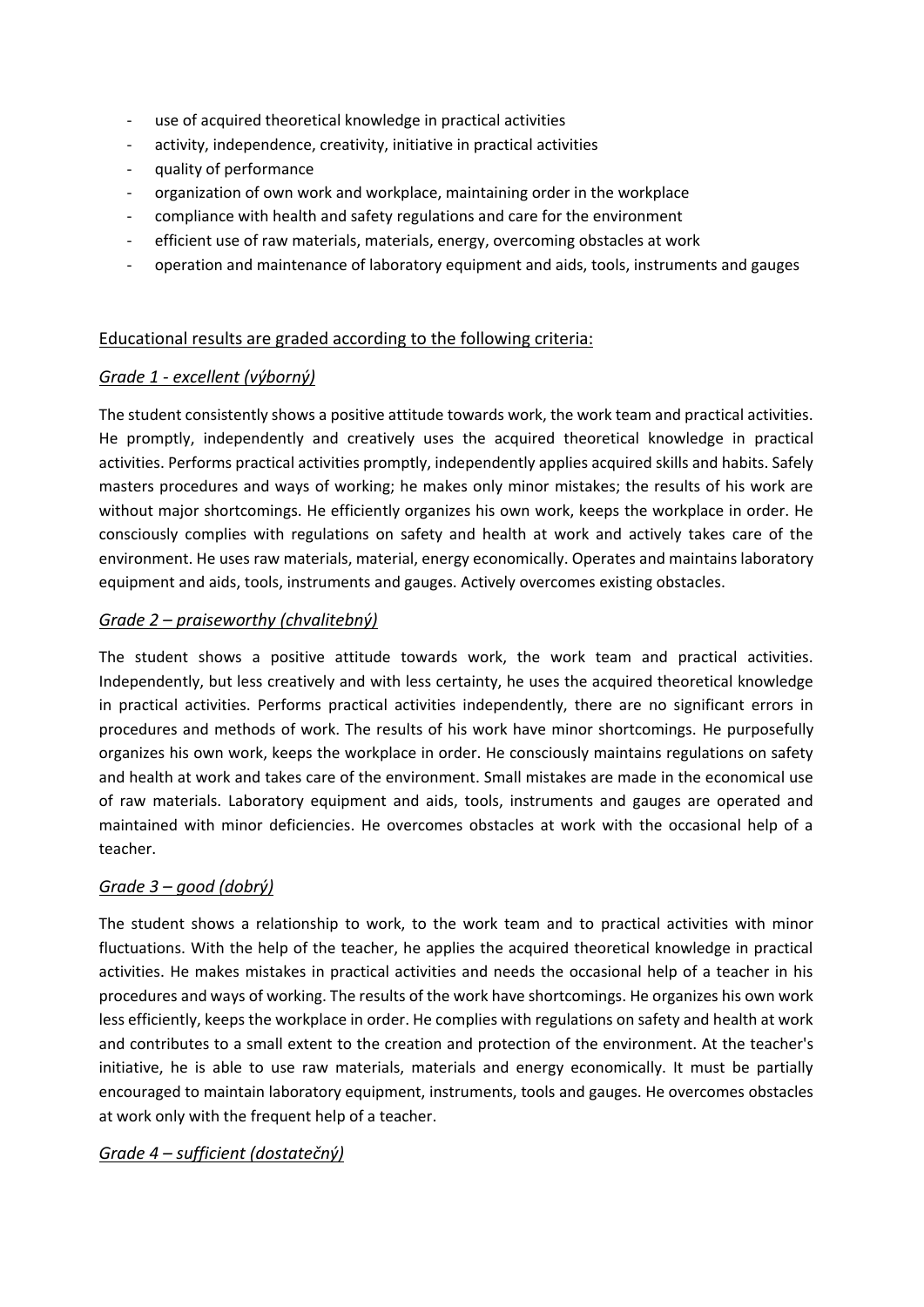The student works without interest and relationship to work, to the work team and practical activities. He can use the acquired theoretical knowledge in practical activities only with the constant help of the teacher. They make bigger mistakes in practical activities, skills and habits. He needs the constant help of a teacher in choosing procedures and ways of work. It has serious shortcomings in the results of the work. He can organize his work with the constant help of a teacher, he cares less about order in the workplace. It pays less attention to compliance with regulations on safety and health at work and the environment. It violates the principles of economical use of raw materials, materials and energy. Serious shortcomings are committed in the operation and maintenance of laboratory equipment and aids, instruments, tools and gauges. He overcomes obstacles at work only with the help of a teacher.

## *Grade 5 – insufficient (nedostatečný)*

The student does not show interest in the work and its relationship to it, or to the work team and practical activities. He is not able to apply the acquired theoretical knowledge in practical activities even with the help of the teacher. It has significant shortcomings in practical activities, skills and habits. He cannot progress at work even with the help of a teacher. The results of his work are incomplete, incomplete, inaccurate, they do not reach the prescribed indicators. He can't organize his work in the workplace, he doesn't care about the order in the workplace. He does not control the regulations on occupational health and does not care about the protection of the environment. It does not use raw materials, materials and energy economically. Serious shortcomings are committed in the operation and maintenance of laboratory equipment and aids, instruments and tools, instruments and gauges.

## **c) Subjects with a predominance of skill/creative focus**

These include: Art education, music education and physical education

A pupil enrolled in special physical education is assessed with regard to the state of health recommended by a doctor.

Requirements of the School Educational Program:

- degree of creativity and independence of expression
- acquisition of the necessary knowledge, experience, activities and their creative application
- knowledge of the laws of the activities and their application in their own activities
- quality of speech
- pupil's relationship to and interest in activities
- aesthetic perception, approach to the work of art and the aesthetics of other societies,
- in physical education, taking into account the pupil's general health, physical fitness, performance and care for his or her own health.

### Educational results are graded according to the following criteria:

### *Grade 1 - excellent (výborný)*

The student is very active in activities. He works creatively, independently, makes full use of his personal preconditions and develops them very successfully according to the requirements of the curriculum in individual and collective speeches. His expression is aesthetically impressive, original, sensitive, accurate in music, and physical education. He applies the acquired knowledge, skills and habits creatively. He has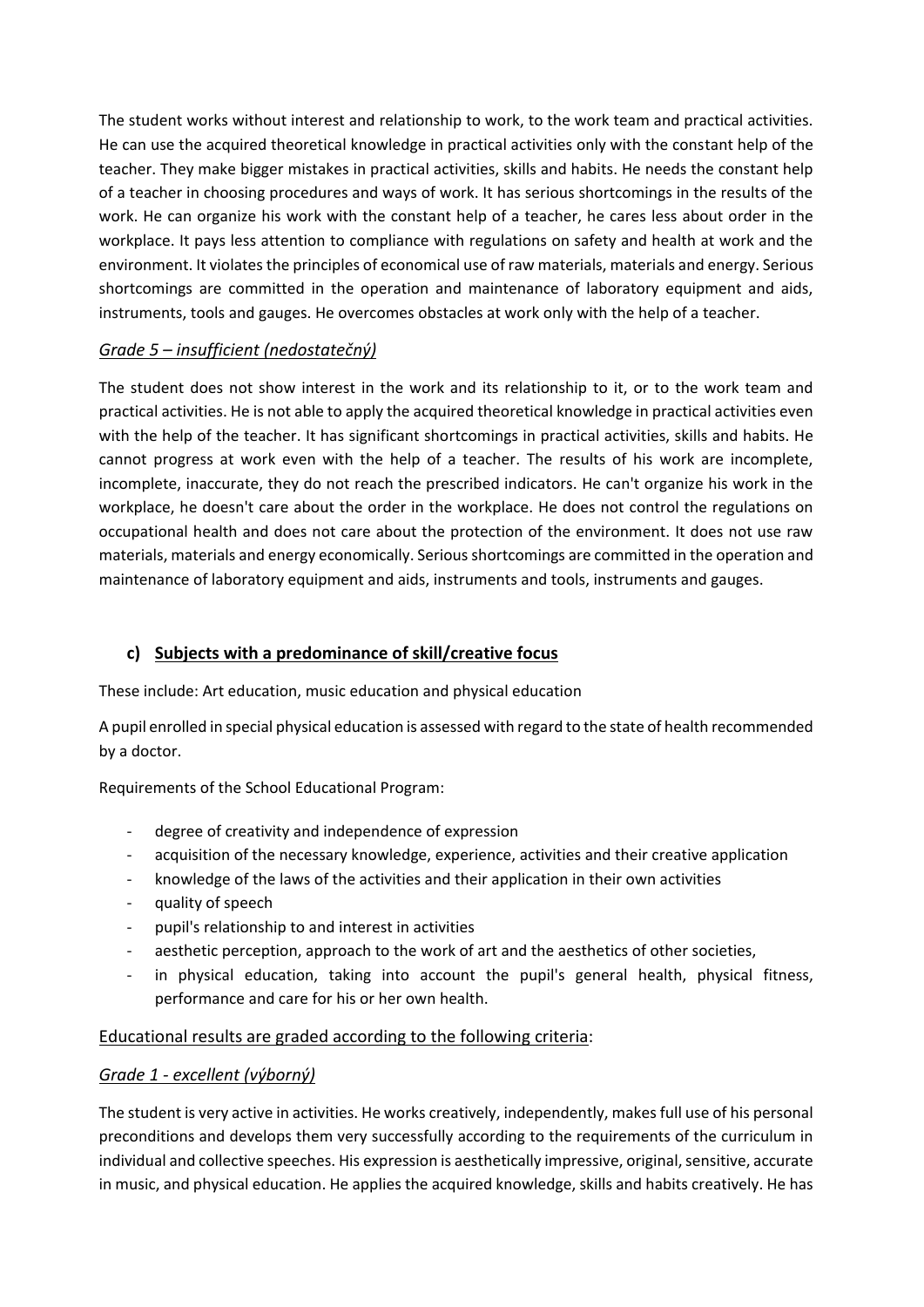a strong active interest in art, aesthetics, military and physical culture and shows an active relationship with them. He successfully develops his aesthetic taste, physical fitness.

## *Grade 2 – good (chvalitebný)*

The student is active, creative, mostly independent based on the use of his personal assumptions, which he successfully develops in individual and collective expression. Its expression is aesthetically impressive and has only minor shortcomings in terms of curriculum requirements. The student creatively applies the acquired knowledge, skills and habits in new tasks. He has an active interest in art, aesthetics and physical fitness. He develops aesthetic taste and physical fitness to the required extent.

# *Grade 3 – fair (dobrý)*

The student is less active, creative, independent and prompt. He does not make sufficient use of his abilities in individual and collective expression. His speech is not very impressive, he makes mistakes in it. His knowledge and skills have more gaps and he needs the help of a teacher to apply them. He does not have enough active interest in art, aesthetics, military and physical culture. He does not develop his aesthetic taste, fitness to the required extent.

## *Grade 4 – sufficient (dostatečný)*

The student is not very active and creative in activities. The development of his skills and his speech are unsatisfactory. He solves tasks with frequent mistakes. He applies knowledge and skills only with considerable help from the teacher. He shows very little effort and interest in activities, he does not sufficiently develop his aesthetic taste and physical fitness.

## *Grade 5 – insufficient (nedostatečný)*

The student is mostly passive in activities. The development of his skills is unsatisfactory. His expression is mostly wrong and has no aesthetic value. He cannot apply the minimum acquired knowledge and skills. He does not show interest in work and does not make an effort to develop his aesthetic taste and fitness.

## **IV.**

# **Behaviour assessment**

- 1. Pupil behaviour at school and at school events is assessed at the following levels:
- 1 very good (velmi dobré)
- 2 satisfactory (uspokojivé)
- 3 unsatisfactory (neuspokojivé)
- 2. The level of assessment of pupils' behaviour is proposed by the class teacher after consultation with the teachers who teach in the classroom and with other teachers. The criterion for classifying behaviour is in compliance with the rules of conduct (School Rules), including compliance with the internal regime of the school during the classification period.

The class teacher justifies reasons for the granting of a reduced level of behaviour mark in writing to the pupil's parents. The justification is recorded in the student's documentation.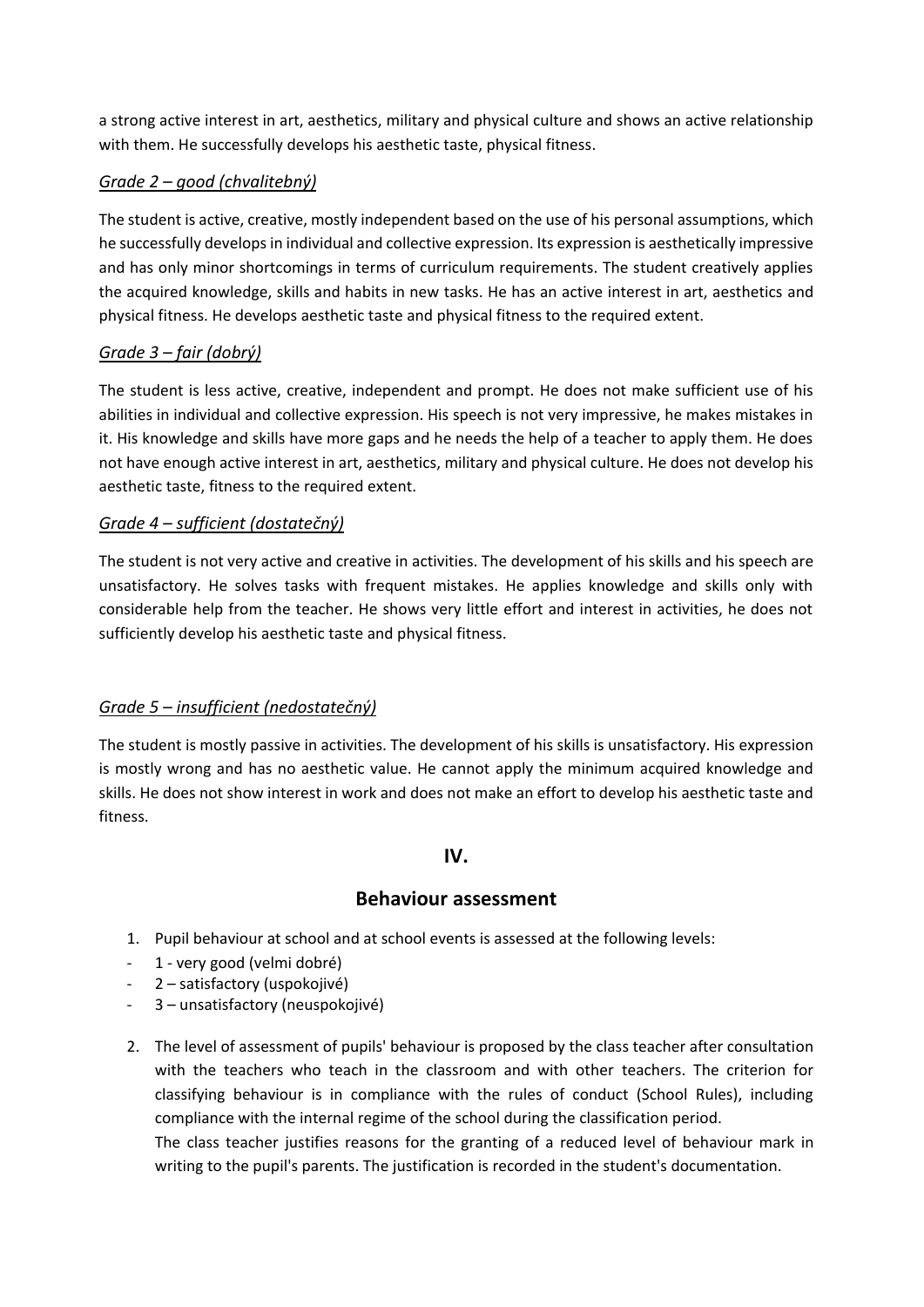- 3. The assessment of behaviour takes into account the age, moral and intellectual maturity of the pupil, the health and individual peculiarities of the pupil;
- 4. The criteria for each level of classification of behaviour:

## *Grade 1 very good (velmi dobré)*

The student consciously follows the rules of conduct and the provisions of the School Rules. Less serious offenses are committed infrequently. However, the student is open to educational activities and tries to correct his mistakes.

## *Grade 2 satisfactory (uspokojivé)*

The pupil's behaviour is in conflict with the rules of the School Regulations. The student repeatedly commits serious violations of the School Rules or causes mental or physical harm to a classmate. It disrupts the educational activities of the school and often, despite previous educational measures, violates the rules of decency

## *Grade 3 – unsatisfactory (neuspokojivé)*

The pupil's behaviour at school is in direct conflict with the rules of the School Regulations. He/she commits such serious offenses that they seriously endanger education or safety at school, the physical health of others. He intentionally disrupts the school's educational activities. He/she commits further offenses despite previous educational measures.

- 5. Educational measures are compliments, awards and disciplinary measures.
- 6. In the event of a breach of the obligations, the pupil may be granted following disciplinary measures
	- *Reprimand of the class teacher* (for less serious violations of the School Rules, e.g., forgetting, disturbing, etc.)
	- *Reprimand of the class teacher* (for repeated offenses or frequent violations of the School Rules) *Reprimand of the school principal* (for serious violation of the School Rules).

# 7. Serious violation of the School Rules

Endangering the safety of oneself or classmates, vulgar behaviour, manifestations of racism, xenophobia, destruction of school property, theft, unexcused absence, falsification of data, use and handling of addictive substances, cigarettes, alcohol, drugs.

- 8. Gross verbal and intentional physical attacks by a pupil on school staff are always considered to be a serious culpable breach of the obligations laid down by law.
- 9. Unexcused absence of a pupil is assessed according to the Methodical Instruction of the Ministry of Education, Youth and Sports 10194 / 2002-14 as follows: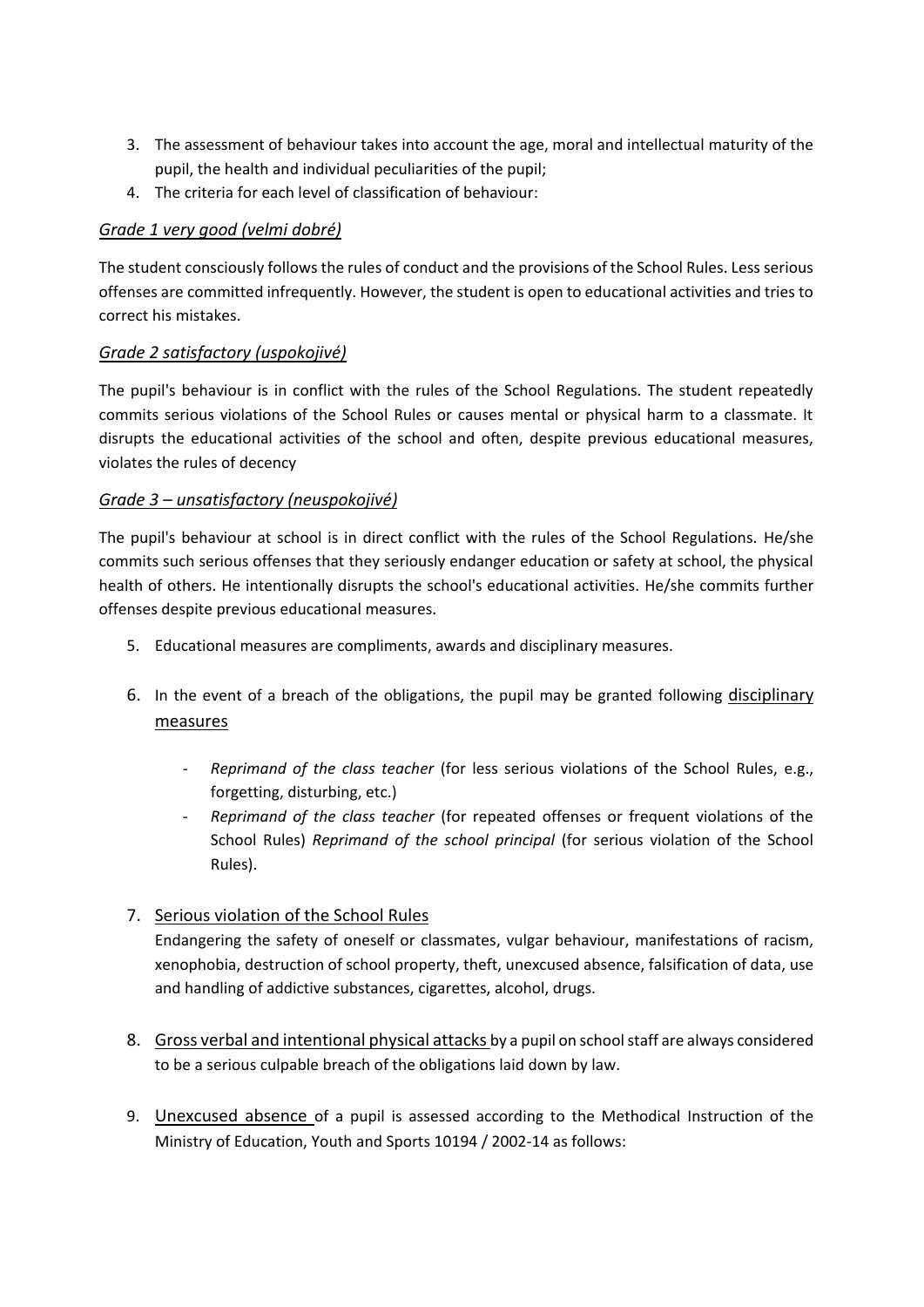- Within 10 hours interview of the class teacher with the pupil's legal representative (or with an educational counsellor)
- Over 10 hours to 25 hours grade 2 of behaviour; educational commission (school principal, legal representative of the pupil, class teacher, educational counsellor, further according to the importance of prevention methods, representative of the social and legal department of child protection, or other experts)
- Over 25 hours grade 3 of behaviour; educational commission; the school sends an immediate notification of unexcused absences over 25 hours to the social and legal department of child protection.
- 10. The class teacher may reprimand the pupil according to the seriousness of the offense; he shall immediately notify the school principal. The headmaster gives a reprimand after discussion in the pedagogical board.
- 11. The school principal or class teacher shall notify the reasons of the pupil's legal representative of the reasons for granting the educational measure. The measure is recorded in the pupil's documentation, it is not recorded on the report card.
- 12. For one offense, only one disciplinary measure is given to strengthen discipline.
- 13. The school principal may, at his / her own discretion or on the initiative of another person, award a pupil or other award for extraordinary humanity, civic or school initiative, meritorious or courageous work or long-term successful work after discussion in the pedagogical council.
- 14. The class teacher may, at his / her own discretion or on the initiative of other teachers, give the student, after consultation with the school principal, a praise or other award for strong school initiative, long-term successful work, school representation, work for the class team.
- 15. Oral or written praise is given to the pupil in front of the class or school staff by the class teacher or school principal. Written commendation is usually given in the form of an enrolment in a student's book or student report card, on a special school form, exceptionally in a certificate clause. Compliments and other awards are recorded in the student's documentation.

## **V.**

# **Assessment in distance learning**

- 1. In distance education, provided in any form, the student always receives feedback on the results of their education and fulfilment of assigned tasks. Assessment is applied primarily in the formative form of assessment, classification level and verbal assessment. After the closure of certain units of the curriculum, a summative evaluation of the pupil's results in mastering the curriculum of this unit is performed.
- 2. The results of full-time education are also documented by the student's written work (tests, examinations) in the digital platform Microsoft Teams.
- 3. Legal representatives in distance education are informed continuously, regularly at specified intervals, through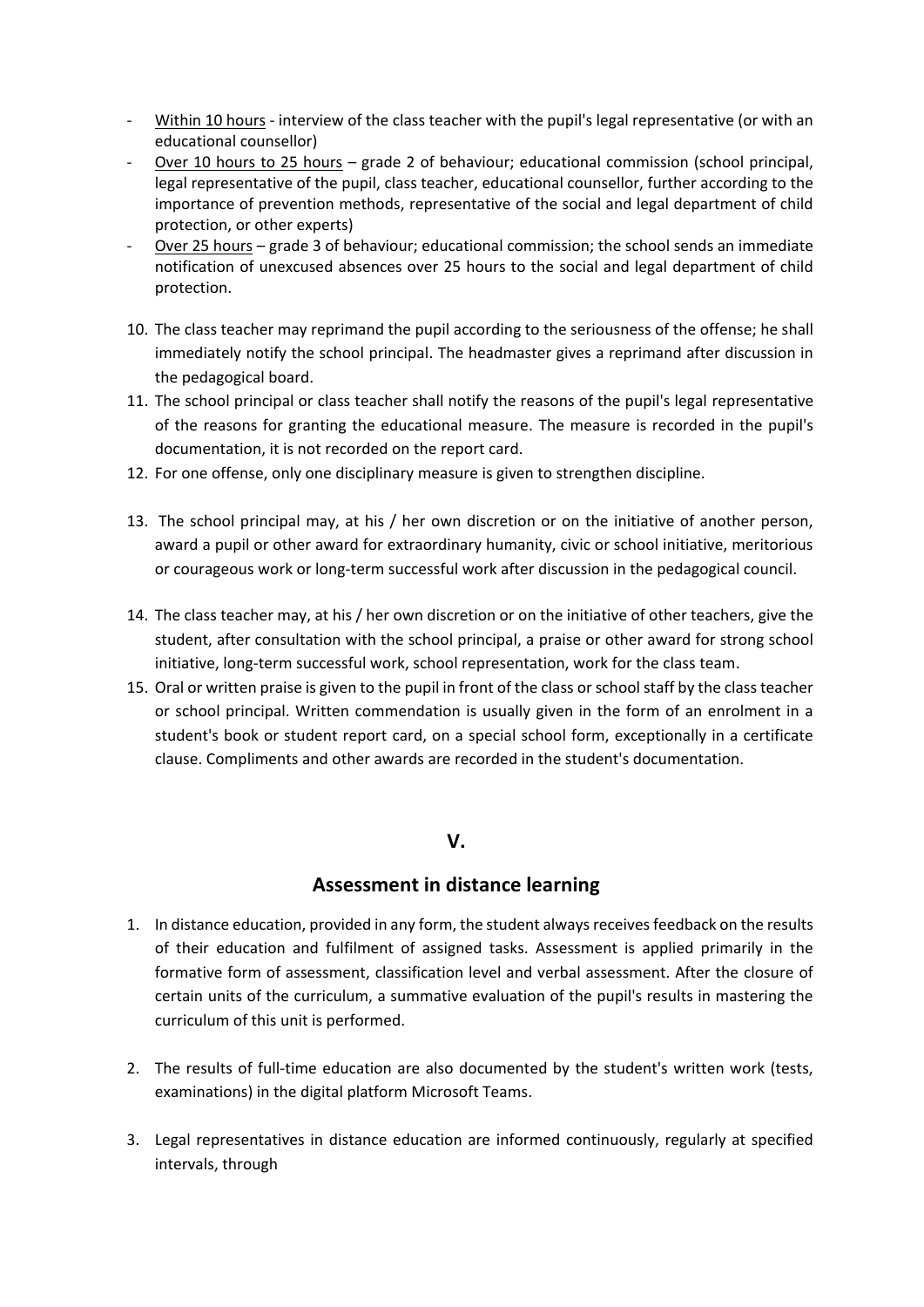- school communication platforms (Bakaláři), or
- group chat, video calls that replace classic class meetings, if necessary
- written correspondence, by telephone, in person.

### **VI.**

### **Overall evaluation on the school report card**

- 1. The overall achievement of a pupil is assessed in the following levels:
	- Passed with distinction
	- Passed
	- **Failed**
	- Not assessed
- 2. The student is graded

#### a) passed with distinction

if in any compulsory subject it is not evaluated in the overall classification with a grade worse than 2 praiseworthy, the average grade of achievement from compulsory subjects is not higher than 1.5 and its behaviour is evaluated with a grade of very good;

#### b) passed

if in any of the compulsory subjects the grade is not graded 5-insufficient;

#### c) failed

if it / she is assessed with a degree of achievement 5-insufficient in any compulsory subject or if it / she is not assessed at the end of the second semester;

#### d) not assessed

if it is not possible to assess the pupil from one of the compulsory subjects set out in the School Educational Plan at the end of the first term.

- 3. If a pupil cannot be assessed at the end of the first term due to serious objective reasons, the school head shall set an alternative date for his / her assessment so that the pupil can be classified no later than two months after the end of the first half term. If it is not possible to evaluate even in the substitute date, the pupil will not be evaluated for the first half term – not assessed.
- 4. If a pupil cannot be assessed for serious objective reasons at the end of the school year, the school head shall set an alternative date for his / her assessment, so that the assessment of the pupil can be carried out by the end of September of the following school year at the latest. Until then, the student attends the next grade, or again ninth grade if it is the case. A pupil who could not be evaluated for serious objective reasons, especially health reasons, even repeats the year.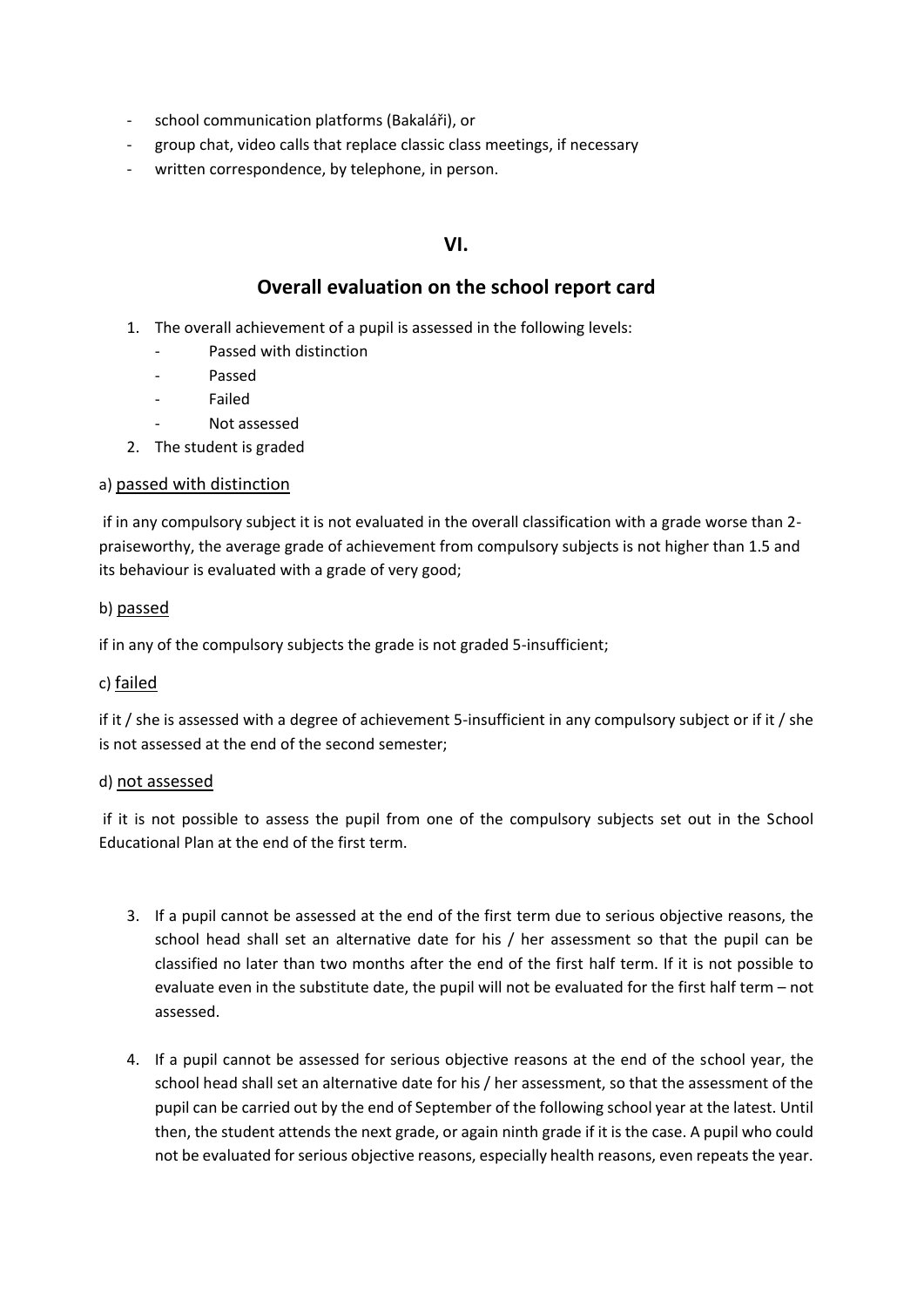- 5. A pupil who has passed all compulsory subjects in the overall classification at the end of the second term or in re-examinations, with the exception of subjects of an educational focus, advances to the next year. A pupil who has already repeated a year within a given grade will also advance to a higher grade, regardless of the benefit of this pupil.
- 6. A pupil who completes compulsory school attendance repeats the year if he / she did not pass or was not evaluated at the end of the second school term.
- 7. The school principal may allow the repetition of the year at the request of the legal representative:
	- a pupil who has already repeated a given grade only for serious health reasons;

- a pupil who has completed compulsory school attendance and did not pass or was not evaluated at the end of the second semester - after assessing his / her previous study results and reasons in the application.

8. Completion of basic education is confirmed after the successful completion of the ninth grade on the certificate by a clause on obtaining a degree of primary education

# **VII.**

# **Obtaining data for evaluation**

- 1. Teachers obtain the basis for evaluation in particular: systematic diagnostic observation of pupils, monitoring their performance and readiness for teaching, various types of examinations (written, oral, graphic, practical, movement) control written work, analysis of results of various pupils' activities, consultations with other teachers and, as appropriate, psychological and medical staff.
- 2. A primary school pupil must have at least two marks for each school term for subjects with a subsidy of 1 hour per week, more marks for other subjects in proportion to the number of hours per week, of which at least one for oral examination for subjects of a theoretical nature. The teacher also evaluates the pupil's approach to learning (especially in educational subjects). The reason for postponing the pupil's classification may be the disproportionate absence in the subject (more than 50%) and the lack of marks (the minimum is 60% of the marks of the majority of pupils in the group). In the case of a long-term justified absence of a pupil, his / her classification will be assessed individually.
- 3. Teachers obtain the grades throughout the classification period. It is not allowed to test pupils from the curriculum of the whole period at the end of the classification period. An exception is the knowledge needed to master the test substance. Testing is generally performed in front of the class team, individual testing after teaching in the cabinets is not allowed. An exception is possible only in the case of a diagnosed developmental disorder, when this method is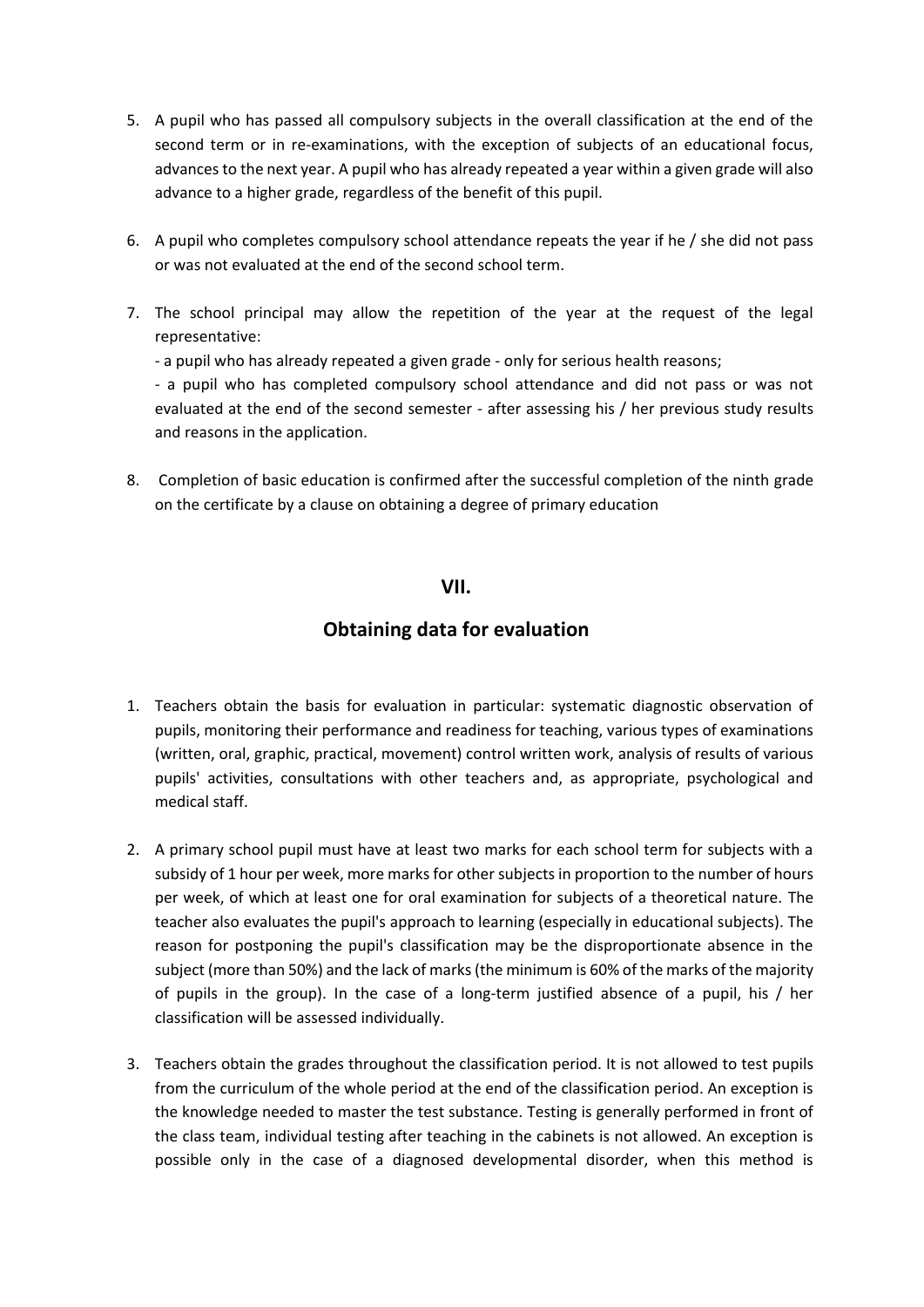recommended in the psychologist's report or in serious justified cases, if it is in the best interests of the child.

- 4. The teacher informs the student of the result of each evaluation, justifies the evaluation and points out the pros and cons of the evaluated manifestations, performances, creations. After the oral examination, the teacher notifies the student of the result of the evaluation immediately. The results of the evaluation of written work and practical activities will be announced to the student within 7 days at the latest. Pupils and parents are regularly informed about the evaluation of pupils' educational results in I. and II. class through the student's book, in III. - IX. class electronically in the Bakaláři school program. Teachers complete the assessment during the week, always no later than Friday at 3 pm.
- 5. The student gets a student book / card, which he is obliged to keep clean, protect from damage (it is not allowed to draw, scribble, etc.). In case of loss of the student's book / card or impairment, the student is obliged to request a duplicate. Repeated loss during one school year is considered non-compliance with the School Rules (reprimand Class teacher). Another duplicate will be issued after the interview of the pupil and the pupil's parents with the educational counsellor in order to prevent related negative phenomena.
- 6. Written assignments and other types of examinations are distributed evenly by the teacher throughout the school year so that they do not accumulate excessively during certain periods.
- 7. The teacher informs the pupils sufficiently long in advance (5 days) about the date of the written exam, which should last more than 25 minutes. He/she informs the other teachers about it in the form of an entry in the class calendar or a class schedule of written work. Pupils can take only one exam of this nature in one day.
- 8. The teacher is obliged to keep systematic records of each evaluation of the student in a convincing way so that he can always prove the correctness of the overall evaluation of the student and the method of obtaining marks (oral examination, written). In case of long-term absence or termination of employment during the classification period, he / she will pass this classification overview to the substitute teacher or the school management.
- 9. The degree of assessment of achievement is determined by the teacher who teaches the relevant subject. In case of a longer stay of the pupil outside the school (spa treatment, medical stays, temporary placement in institutions, etc.), the teacher respects the pupil's evaluation, which is communicated to the school by the school at the institution where the pupil was placed; the student will not be re-examined.
- 10. In determining the degree of achievement in individual subjects at the end of the classification period, the quality of work and learning outcomes achieved by the student during the entire classification period are evaluated. The degree of achievement is determined on the basis of an assessment of all marks and another evaluation in the relevant period. The final mark for the classification period must correspond to the marks obtained by the pupil and communicated to the parents.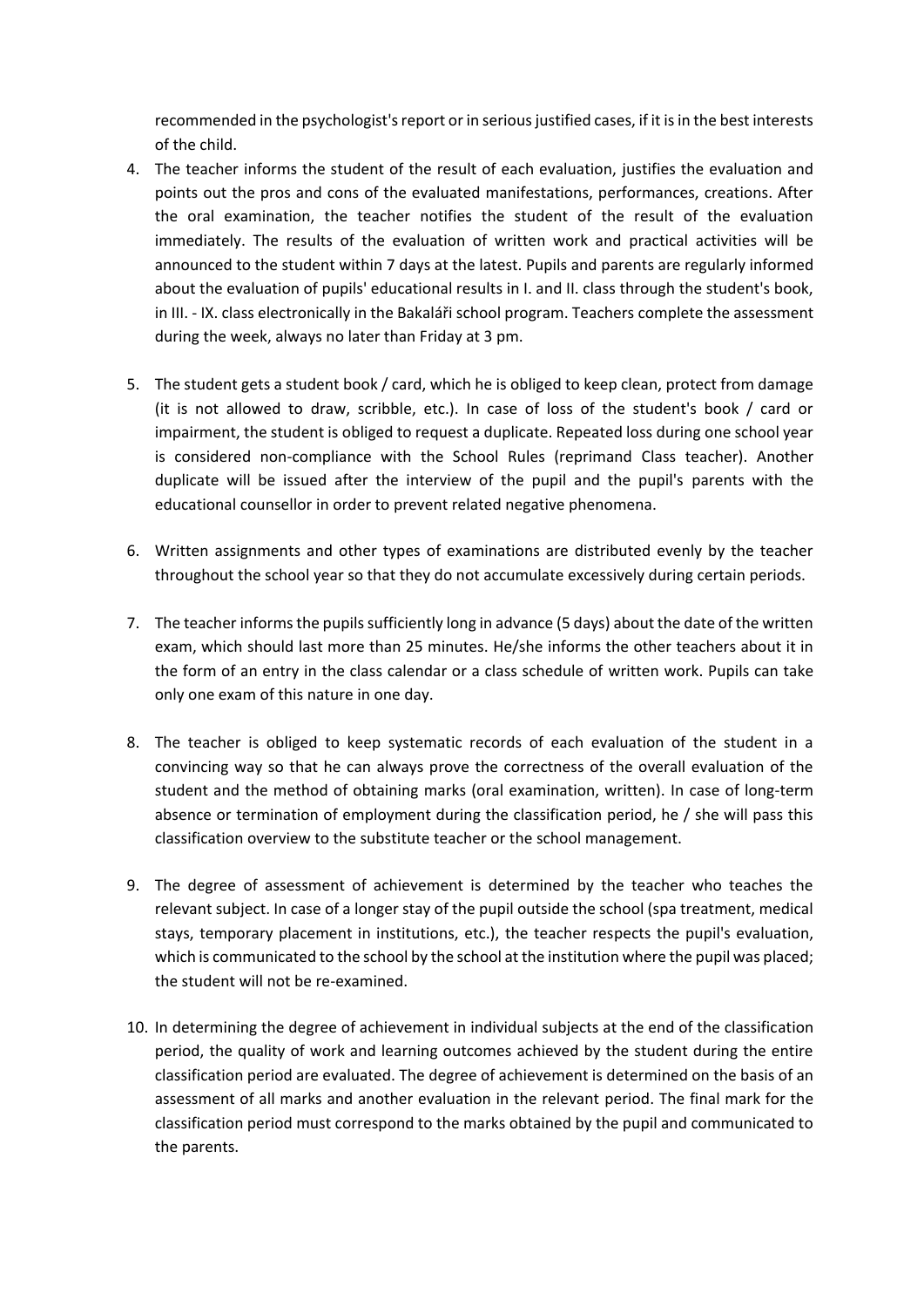- 11. At the end of the classification period, within the deadline determined by the school principal, the teachers of the relevant subjects enter the results of the overall assessment in the school registry (Bakaláři school program) and prepare proposals to enable corrective exams, classification in the substitute term, etc.
- 12. The class teacher also enters in the school register (Bakaláři) any educational measures and other data on the pupil's behaviour, his work activity and activities at school, health condition, etc.
- 13. Cases of pupils' lagging behind and shortcomings in their behaviour will be discussed in the pedagogical council, usually by 15 November and 15 April.
- 14. The information is passed on to the legal representatives mainly during personal meetings at class meetings or consultation hours 4 times a year, to which the legal representatives are invited in writing. For parents who could not attend the school deadline, the teacher will provide an individual consultation. Data on the classification and evaluation of pupil behaviour are communicated only to the pupil's parents, not publicly.
- 15. In the event of an exceptional deterioration in the student's achievement, the legal representative is informed immediately in a verifiable manner (student's book, Bakaláři, or sending a report).
- 16. If a pupil's classification is determined on the basis of written work, corrected written work must be submitted to all pupils and, on request, to the legal representatives at school. Teachers keep these tests for the period during which the pupil 's classification is determined or in which the pupil' s parents can refer to it - the whole school year, including the main holidays, in the case of pupils with deferred classification or corrective examinations until 30 October of the next school year. Corrected written examinations must be submitted for comment at the personal request of the student or his / her parents.
- 17. Homework should be checked regularly, the frequency of which is considered by the teacher as needed. The evaluation of homework should be primarily motivating, it is appropriate to evaluate verbally. An unfinished task cannot be graded.
- 18. If a pupil moves to another school, the principal of the current school sends the documentation about the pupil to the school to which the pupil is transferring. If a pupil transfers to another school after 15 November or after 15 April, the documentation contains a proposal for assessment in individual subjects as a basis for the overall assessment of the pupil at the end of the classification period.

## **VIII.**

## **Commission exams**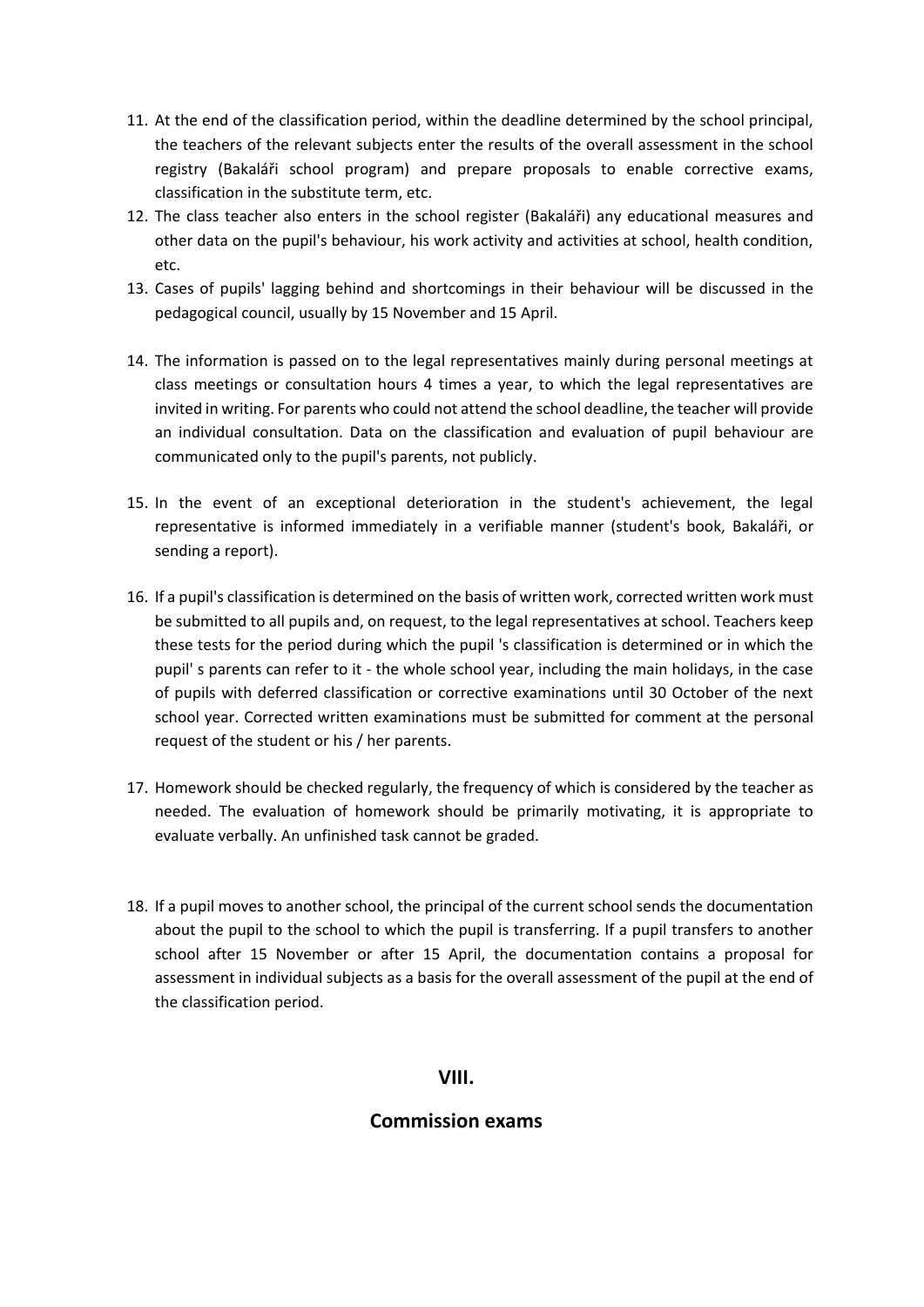- 1. If the pupil's legal representative has doubts about the correctness of the assessment at the end of the first or second term, he / she may request the school principal to review the assessment results within three working days of the day when he / she demonstrably learned of the assessment, but no later than 3 working days after issuing the report;
- 2. In case that the request for review of the pupil's assessment results concerns the assessment of behaviour or subjects of educational focus, the school principal (if the pupil's teacher in the given subject is the school principal regional office) judges if it complies with the Assessment criteria.
- 3. The school board is appointed by the school head; if the teacher is the director, the regional office appoints the commission. The commission consists of three members and consists of a chairman, an examining teacher and a juror. The classification level is determined by the commission by voting. The commission will examine the pupil without delay, no later than within fourteen days from the delivery of the application or within the deadline agreed with the pupil's legal representative. The result of the examination, which is final, will be communicated by the school principal in a verifiable manner to the pupil's parents. Further examination of the pupil is not possible.
- 4. Disciplinary examinations are held by ninth-grade pupils and pupils who have not yet repeated at a given level of school, who did not pass at most two of the compulsory subjects at the end of the second term, with the exception of subjects with an educational focus. The pupil takes disciplinary examinations no later than the end of the relevant school year within

the deadline set by the school principal. A student can pass only one re-examination in one day.

- 5. If the pupil does not appear for the examinations within the set deadline without a justified excuse, he / she did not pass. If, for serious reasons, the pupil is unable to attend the reexamination, the school head will allow him / her to take the re-examination by 15 September at the latest; until then he attends the next higher year, or ninth again.
- 6. Re-exams are commissioned.

## **IX.**

# **Evaluation of pupils with developmental disorders**

- 1. In the case of a pupil with a sensory, physical, speech or a specific learning or behavioural disorder, the nature of the disability shall be taken into account in his assessment. Teachers respect the recommendations of pupils 'psychological examinations and apply them in the evaluation of pupils' behaviour and also choose appropriate and proportionate ways of obtaining data.
- 2. It is necessary to pay special attention and care to children and pupils who are diagnosed with a specific learning disability throughout their schooling.
- 3. In order to determine the level of pupils' knowledge and skills, the teacher chooses such forms and types of examinations that correspond to the pupil's abilities and which are not adversely affected by the disorder. Control work and dictations are written by these students after previous preparation. If necessary, a child with a developmental disorder will not be exposed to tasks in which, due to the disorder, he or she cannot adequately perform.